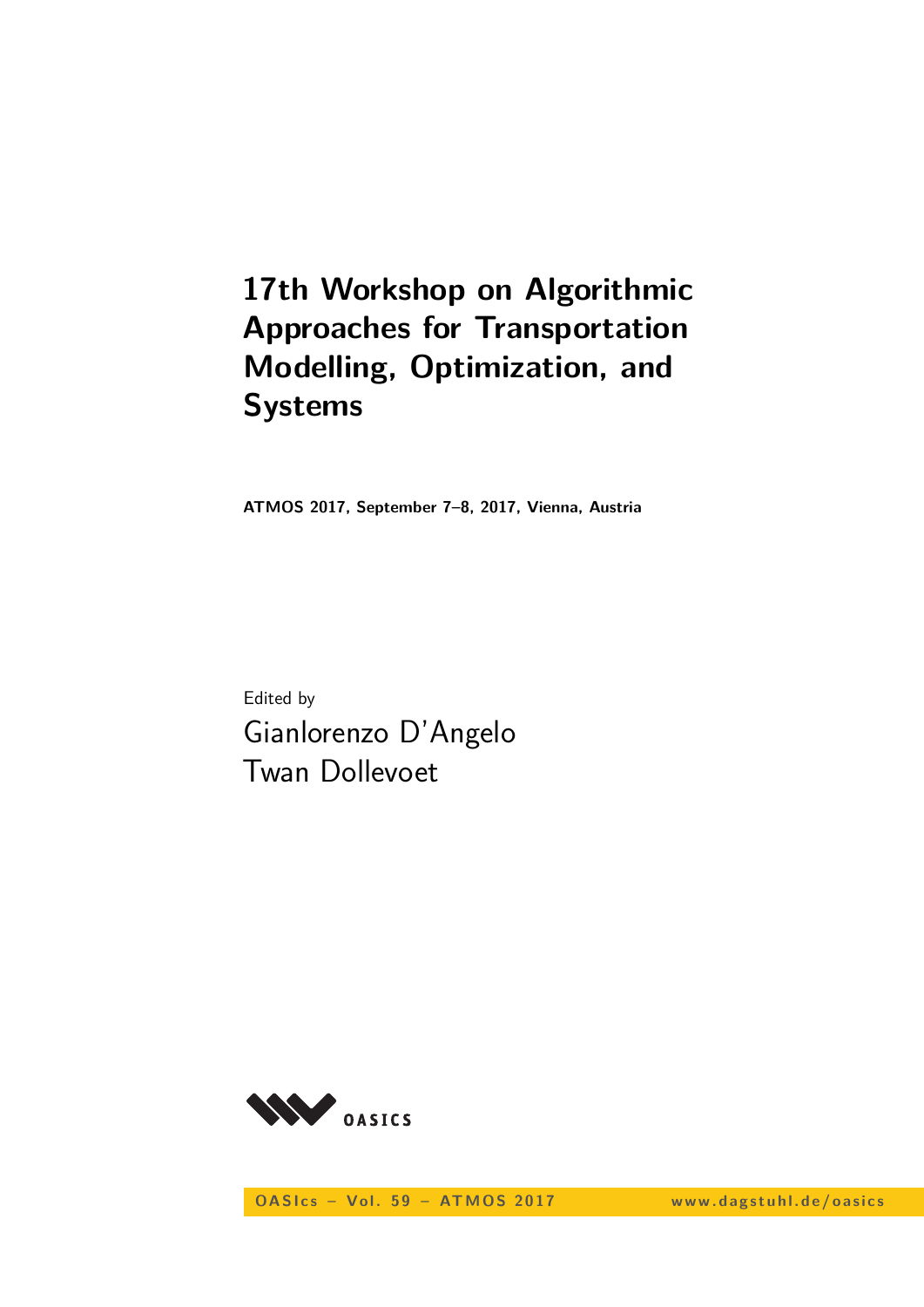Editors

| Gianlorenzo D'Angelo         | <b>Twan Dollevoet</b>        |
|------------------------------|------------------------------|
| Gran Sasso Science Institute | Erasmus University Rotterdam |
| L'Aquila                     | Rotterdam                    |
| Italy                        | The Netherlands              |
| gianlorenzo.dangelo@gssi.it  | dollevoet@ese.eur.nl         |
|                              |                              |

ACM Classification 1998 F.2 Analysis of Algorithms and Problem Complexity, G.1.6 Optimization, G.2.1 Combinatorics, G.2.2 Graph Theory, G.2.3 Applications

### **[ISBN 978-3-95977-042-2](http://www.dagstuhl.de/dagpub/978-3-95977-042-2)**

Published online and open access by Schloss Dagstuhl – Leibniz-Zentrum für Informatik GmbH, Dagstuhl Publishing, Saarbrücken/Wadern, Germany. Online available at [http://www.dagstuhl.de/dagpub/978-3-95977-042-2.](http://www.dagstuhl.de/dagpub/978-3-95977-042-2)

Publication date September, 2017

Bibliographic information published by the Deutsche Nationalbibliothek The Deutsche Nationalbibliothek lists this publication in the Deutsche Nationalbibliografie; detailed bibliographic data are available in the Internet at [http://dnb.d-nb.de.](http://dnb.d-nb.de)

#### License

 $\odot$ 

This work is licensed under a Creative Commons Attribution 3.0 Unported license (CC-BY 3.0): http://creativecommons.org/licenses/by/3.0/legalcode.

In brief, this license authorizes each and everybody to share (to copy, distribute and transmit) the work under the following conditions, without impairing or restricting the authors' moral rights: Attribution: The work must be attributed to its authors.

The copyright is retained by the corresponding authors.

Digital Object Identifier: [10.4230/OASIcs.ATMOS.2017.0](http://dx.doi.org/10.4230/OASIcs.ATMOS.2017.0)

**[ISBN 978-3-95977-042-2](http://www.dagstuhl.de/dagpub/978-3-95977-042-2) [ISSN 2190-6807](http://drops.dagstuhl.de/oasics)<http://www.dagstuhl.de/oasics>**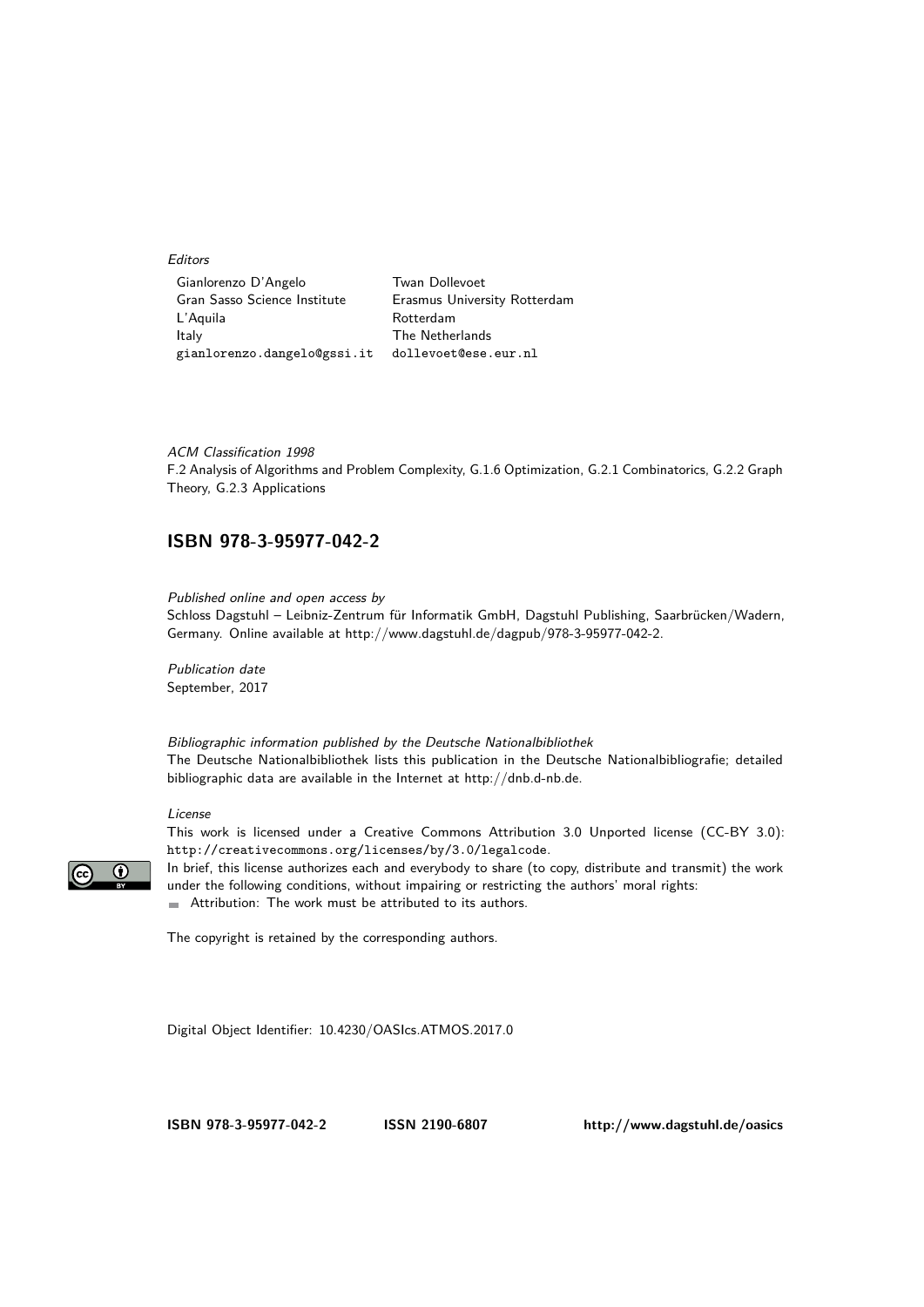### OASIcs – OpenAccess Series in Informatics

OASIcs aims at a suitable publication venue to publish peer-reviewed collections of papers emerging from a scientific event. OASIcs volumes are published according to the principle of Open Access, i.e., they are available online and free of charge.

#### Editorial Board

- Daniel Cremers (TU München, Germany)
- Barbara Hammer (Universität Bielefeld, Germany)  $\frac{1}{2}$
- Marc Langheinrich (Università della Svizzera Italiana Lugano, Switzerland)
- Dorothea Wagner (Editor-in-Chief, Karlsruher Institut für Technologie, Germany)  $\blacksquare$

#### **[ISSN 2190-6807](http://www.dagstuhl.de/dagpub/2190-6807)**

### **<http://www.dagstuhl.de/oasics>**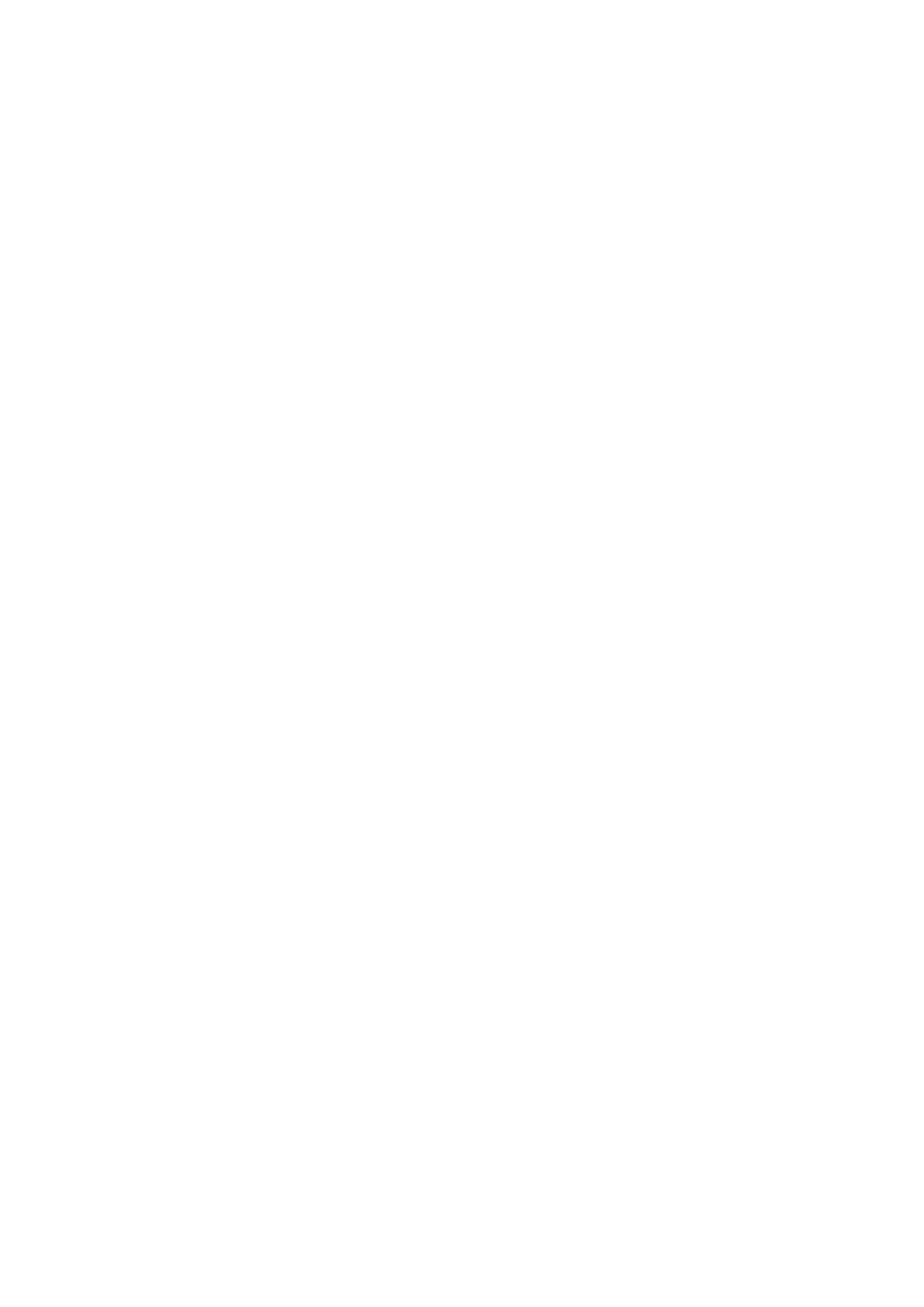## **Contents**

| Preface                                                                                                                 |            |
|-------------------------------------------------------------------------------------------------------------------------|------------|
|                                                                                                                         | $0:$ vii   |
| Delivery networks and time-dependent routing                                                                            |            |
| Revenue Maximization in Online Dial-A-Ride<br>Ananya Christman, Christine Chung, Nicholas Jaczko, Marina Milan,         | $1:1-1:15$ |
| Truthful Mechanisms for Delivery with Agents<br>Andreas Bärtschi, Daniel Graf, and Paolo Penna                          | $2:1-2:17$ |
| Dynamic Time-Dependent Routing in Road Networks Through Sampling                                                        | $3:1-3:17$ |
| Improved Oracles for Time-Dependent Road Networks<br>Spyros Kontogiannis, Georgia Papastavrou, Andreas Paraskevopoulos, | $4:1-4:17$ |
| Public transport optimization                                                                                           |            |
| Integrating Passengers' Assignment in Cost-Optimal Line Planning                                                        |            |

| Markus Friedrich, Maximilian Hartl, Alexander Schiewe, and Anita Schöbel          | $5:1 - 5:16$ |
|-----------------------------------------------------------------------------------|--------------|
| Robustness Tests for Public Transport Planning                                    |              |
| Markus Friedrich, Matthias Müller-Hannemann, Ralf Rückert, Alexander Schiewe, and |              |
|                                                                                   | $6:1-6:16$   |

### **Routing and traffic signal optimization in public transit**

| Public Transit Routing with Unrestricted Walking                 |  |
|------------------------------------------------------------------|--|
|                                                                  |  |
| Faster Transit Routing by Hyper Partitioning                     |  |
| Optimizing traffic signal settings for public transport priority |  |
|                                                                  |  |

### **Timetable and stopping pattern optimization**

| Analysis of Strengths and Weaknesses of a MILP Model for Revising Railway                                                                                                             |
|---------------------------------------------------------------------------------------------------------------------------------------------------------------------------------------|
| Traffic Timetables                                                                                                                                                                    |
|                                                                                                                                                                                       |
| Strong Relaxations for the Train Timetabling Problem Using Connected                                                                                                                  |
| Configurations                                                                                                                                                                        |
|                                                                                                                                                                                       |
| 17th Workshop on Algorithmic Approaches for Transportation Modelling, Optimization, and Systems (ATMOS)<br>$2017$ .                                                                   |
| Editors: Gianlorenzo D'Angelo and Twan Dollevoet                                                                                                                                      |
| Open Access Series in Informatics<br><b>SCALL CONTAGE SERIES</b><br><b>SCALL CONTAGE OF A LIGHTER SCALL CONTAGE OF A LIGHTER SCALL CONTAGE OF A LIGHTER SCALL PUBLISHING, Germany</b> |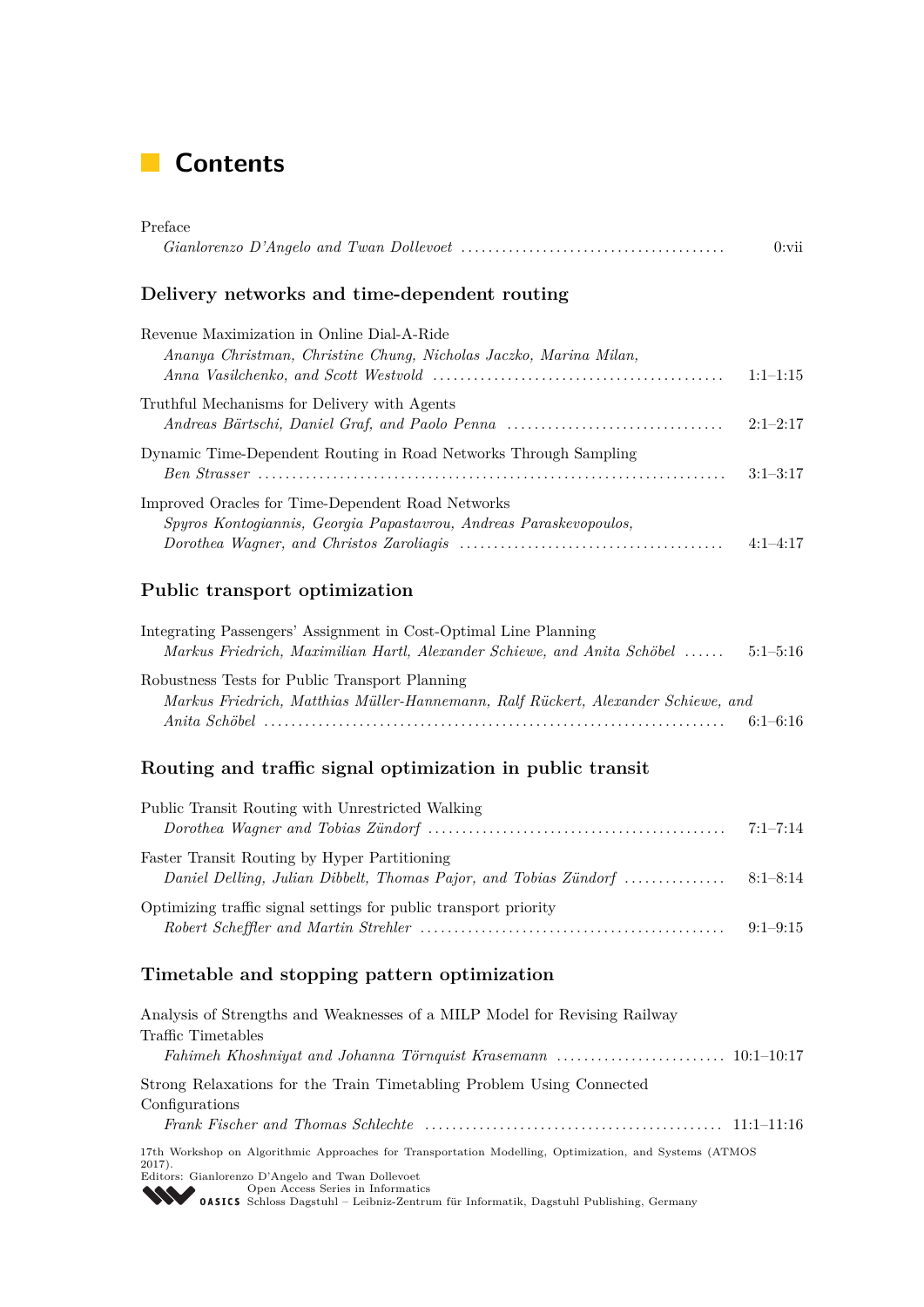### **0:vi Contents**

| An Improved Algorithm for the Periodic Timetabling Problem                                                                                               |  |
|----------------------------------------------------------------------------------------------------------------------------------------------------------|--|
| Optimizing Train Stopping Patterns for Congestion Management                                                                                             |  |
| Shortest paths                                                                                                                                           |  |
| Flight Planning in Free Route Airspaces<br>Casper Kehlet Jensen, Marco Chiarandini, and Kim S. Larsen  14:1–14:14                                        |  |
| Cost Projection Methods for the Shortest Path Problem with Crossing Costs<br>Marco Blanco, Ralf Borndörfer, Nam Dũng Hoàng, Anton Kaier, Pedro M. Casas, |  |
| An Experimental Comparison of Uncertainty Sets for Robust Shortest Path<br>Problems                                                                      |  |

*Trivikram Dokka and Marc Goerigk* . . . . . . . . . . . . . . . . . . . . . . . . . . . . . . . . . . . . . . . . . . . . . . 16:1–16:13

### **ATMOS 2017 Best Paper Award**

| Look-Ahead Approaches for Integrated Planning in Public Transportation            |  |  |
|-----------------------------------------------------------------------------------|--|--|
| Julius Pätzold, Alexander Schiewe, Philine Schiewe, and Anita Schöbel  17:1–17:16 |  |  |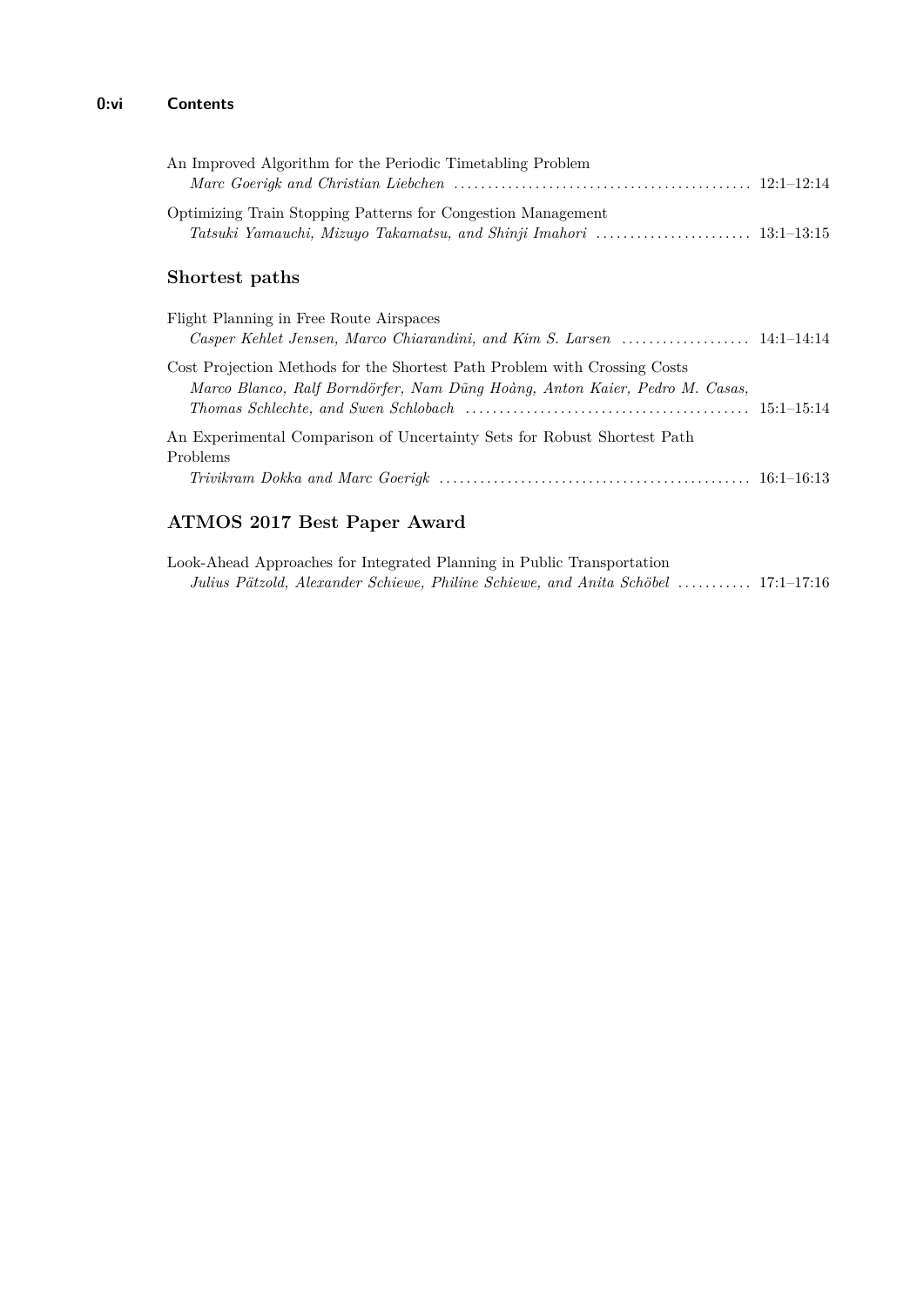### **Preface**

Running and optimizing transportation systems give rise to very complex and large-scale optimization problems requiring innovative solution techniques and ideas from mathematical optimization, theoretical computer science, and operations research. Since 2000, the series of Algorithmic Approaches for Transportation Modelling, Optimization, and Systems (ATMOS) workshops brings together researchers and practitioners who are interested in all aspects of algorithmic methods and models for transportation optimization and provides a forum for the exchange and dissemination of new ideas and techniques. The scope of ATMOS comprises all modes of transportation.

The 17th ATMOS workshop (ATMOS'17) was held in connection with ALGO'17 and hosted by Technische Universität Wien in Vienna, Austria, on September 7–8, 2017. Topics of interest were all optimization problems for passenger and freight transport, including, but not limited to, demand forecasting, models for user behavior, design of pricing systems, infrastructure planning, multi-modal transport optimization, mobile applications for transport, congestion modelling and reduction, line planning, timetable generation, routing and platform assignment, vehicle scheduling, route planning, crew and duty scheduling, rostering, delay management, routing in road networks, and traffic guidance. Of particular interest were papers applying and advancing techniques like graph and network algorithms, combinatorial optimization, mathematical programming, approximation algorithms, methods for the integration of planning stages, stochastic and robust optimization, online and real-time algorithms, algorithmic game theory, heuristics for real-world instances, and simulation tools.

All submissions were reviewed by at least three referees and judged on originality, technical quality, and relevance to the topics of the workshop. Based on the reviews, the program committee selected seventeen submissions to be presented at the workshop, which are collected in this volume. Together, they quite impressively demonstrate the range of applicability of algorithmic optimization to transportation problems in a wide sense. In addition, Daniel Delling kindly agreed to complement the program with an invited talk.

Based on the program committee's reviews, Julius Pätzold, Alexander Schiewe, Philine Schiewe, and Anita Schöbel won the Best Paper Award of ATMOS'17 with their paper "Look-Ahead Approaches for Integrated Planning in Public Transportation".

We would like to thank the members of the Steering Committee of ATMOS for giving us the opportunity to serve as Program Chairs of ATMOS'17, all the authors who submitted papers, Daniel Delling for accepting our invitation to present an invited talk, the members of the Program Committee and the additional reviewers for their valuable work in selecting the papers appearing in this volume, and the local organizers for hosting the workshop as part of ALGO'17. We also acknowledge the use of the EasyChair system for the great help in managing the submission and review processes, and Schloss Dagstuhl for publishing the proceedings of ATMOS'17 in its OASIcs series.

August, 2017

Gianlorenzo D'Angelo Twan Dollevoet

17th Workshop on Algorithmic Approaches for Transportation Modelling, Optimization, and Systems (ATMOS 2017).

Editors: Gianlorenzo D'Angelo and Twan Dollevoet [Open Access Series in Informatics](http://www.dagstuhl.de/en/publications/oasics/)

OASICS [Schloss Dagstuhl – Leibniz-Zentrum für Informatik, Dagstuhl Publishing, Germany](http://www.dagstuhl.de/en/about-dagstuhl/)